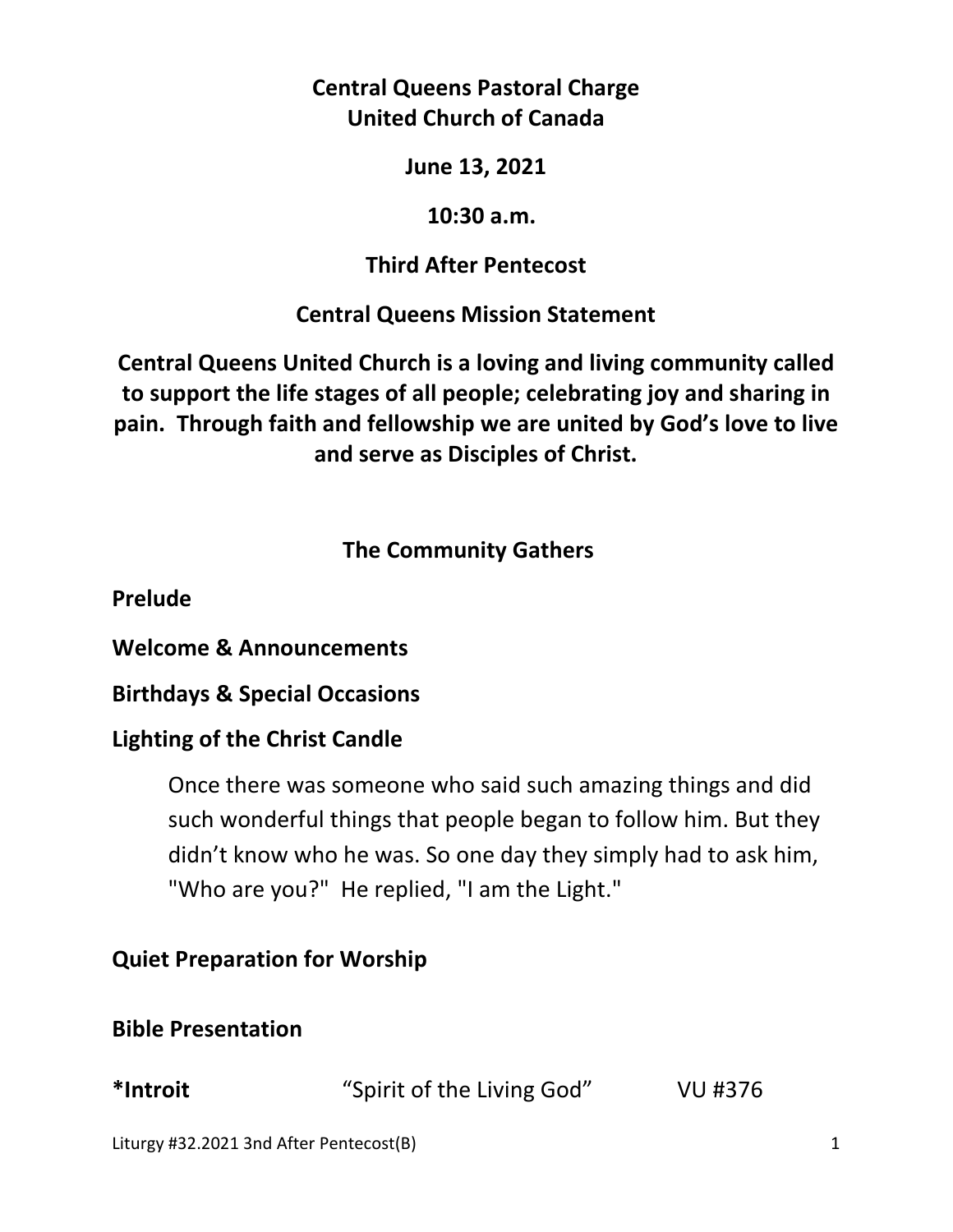## **\*Call to Worship**

 People of God, come to worship this day, willing to look through the heart, ready to encounter God in new ways, available to new revelations of faith, prepared to set aside preconceptions. open to mystery and wonder. In all these things we come to worship our God.

| *Hymn | "I Come with Joy" | <b>VU #477</b> |
|-------|-------------------|----------------|
|       |                   |                |

#### **Prayer of Approach**

 **Come Spirit, abide with us today; be our guide and wise counsel, be our advocate and our companion, be our reassurance. You lead us along new pathways and into new places. You reveal your nature and the nature of God to us. Save us from our preconceptions and hold us in your care.** 

With Jesus, we share in the ancient prayer…

#### **Lord's Prayer**

**Our Father, who art in heaven, hallowed be thy name. Thy Kingdom come, thy will be done on earth, as it is in heaven. Give us this day our daily bread;**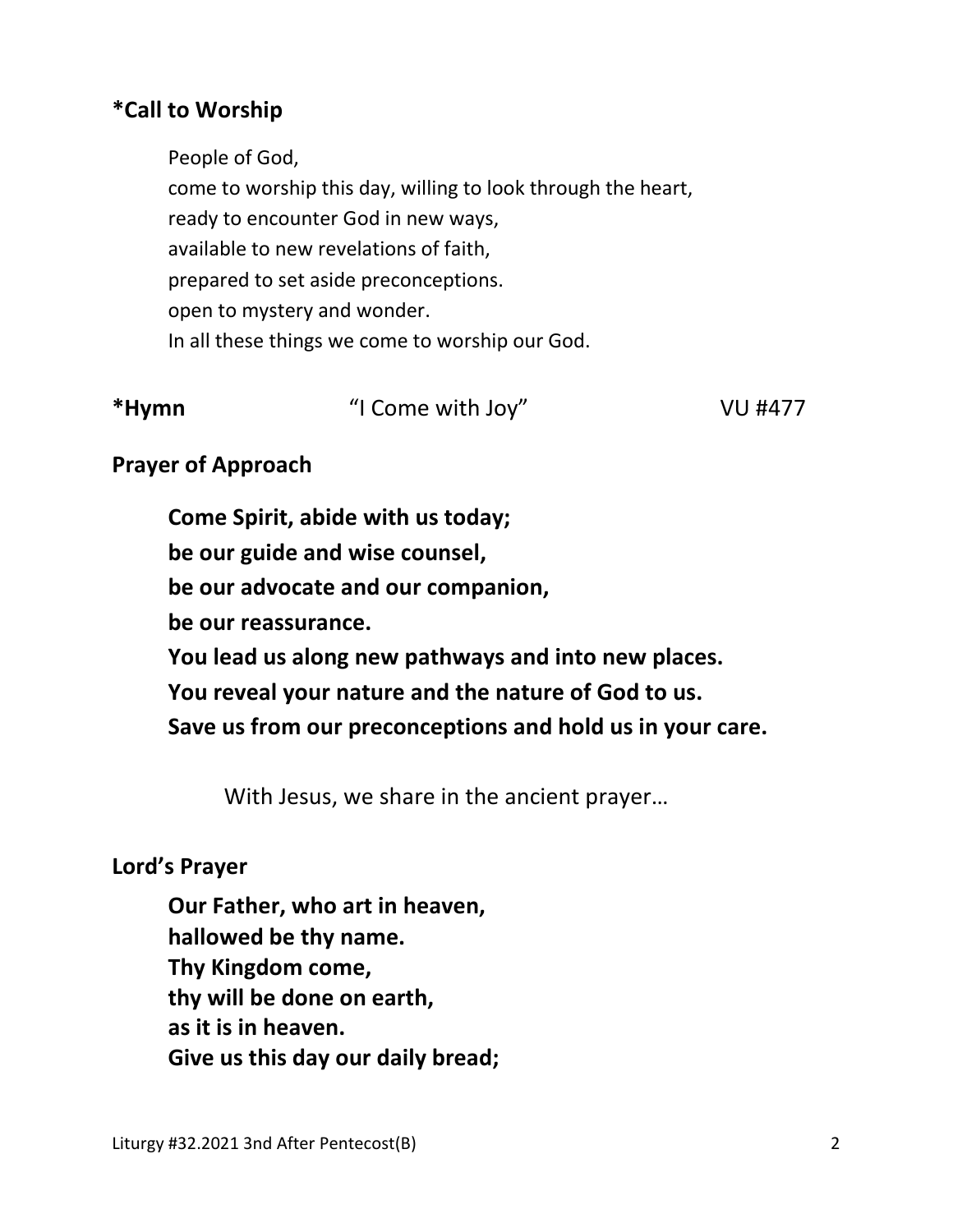| and forgive us our trespasses,<br>but deliver us from evil.<br>For thine is the kingdom,<br>the power, and the glory,<br>for ever and ever.<br>Amen. | as we forgive those who trespass against us;<br>and lead us not into temptation, |                 |
|------------------------------------------------------------------------------------------------------------------------------------------------------|----------------------------------------------------------------------------------|-----------------|
| <b>Hymn</b>                                                                                                                                          | "Small Things Count"                                                             | VU #361 vv. 1-2 |
| All God's Children                                                                                                                                   |                                                                                  |                 |
| <b>Hymn</b>                                                                                                                                          | "Small Things Count"                                                             | VU #361 v.3     |
|                                                                                                                                                      | <b>Listening for God's Word</b>                                                  |                 |

#### **Sacred Word**

### **1 Samuel 15:34-16:13**

Then Samuel went to Ramah; and Saul went up to his house in Gibeah of Saul. Samuel did not see Saul again until the day of his death, but Samuel grieved over Saul. And the LORD was sorry that he had made Saul king over Israel.

 The LORD said to Samuel, "How long will you grieve over Saul? I have rejected him from being king over Israel. Fill your horn with oil and set out; I will send you to Jesse the Bethlehemite, for I have provided for myself a king among his sons." Samuel said, "How can I go? If Saul hears of it, he will kill me." And the LORD said, "Take a heifer with you, and say, 'I have come to sacrifice to the LORD.' Invite Jesse to the sacrifice, and I will show you what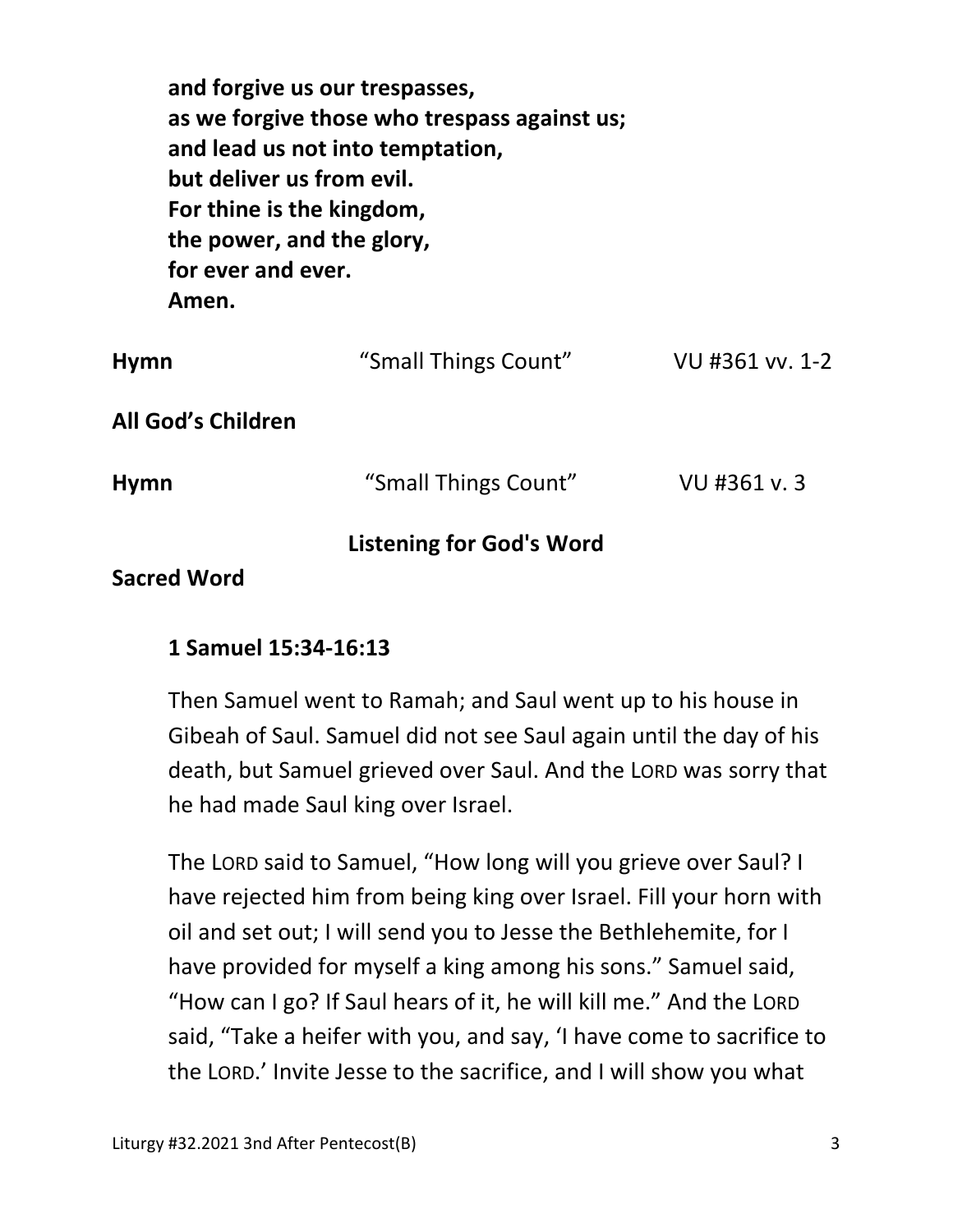you shall do; and you shall anoint for me the one whom I name to you." Samuel did what the LORD commanded, and came to Bethlehem. The elders of the city came to meet him trembling, and said, "Do you come peaceably?" He said, "Peaceably; I have come to sacrifice to the LORD; sanctify yourselves and come with me to the sacrifice." And he sanctified Jesse and his sons and invited them to the sacrifice.

When they came, he looked on Eliab and thought, "Surely the LORD's anointed is now before the LORD." But the LORD said to Samuel, "Do not look on his appearance or on the height of his stature, because I have rejected him; for the LORD does not see as mortals see; they look on the outward appearance, but the LORD looks on the heart." Then Jesse called Abinadab, and made him pass before Samuel. He said, "Neither has the LORD chosen this one." Then Jesse made Shammah pass by. And he said, "Neither has the LORD chosen this one." Jesse made seven of his sons pass before Samuel, and Samuel said to Jesse, "The LORD has not chosen any of these." Samuel said to Jesse, "Are all your sons here?" And he said, "There remains yet the youngest, but he is keeping the sheep." And Samuel said to Jesse, "Send and bring him; for we will not sit down until he comes here." He sent and brought him in. Now he was ruddy, and had beautiful eyes, and was handsome. The LORD said, "Rise and anoint him; for this is the one." Then Samuel took the horn of oil, and anointed him in the presence of his brothers; and the spirit of the LORD came mightily upon David from that day forward. Samuel then set out and went to Ramah.

### **Psalm 20** VU #742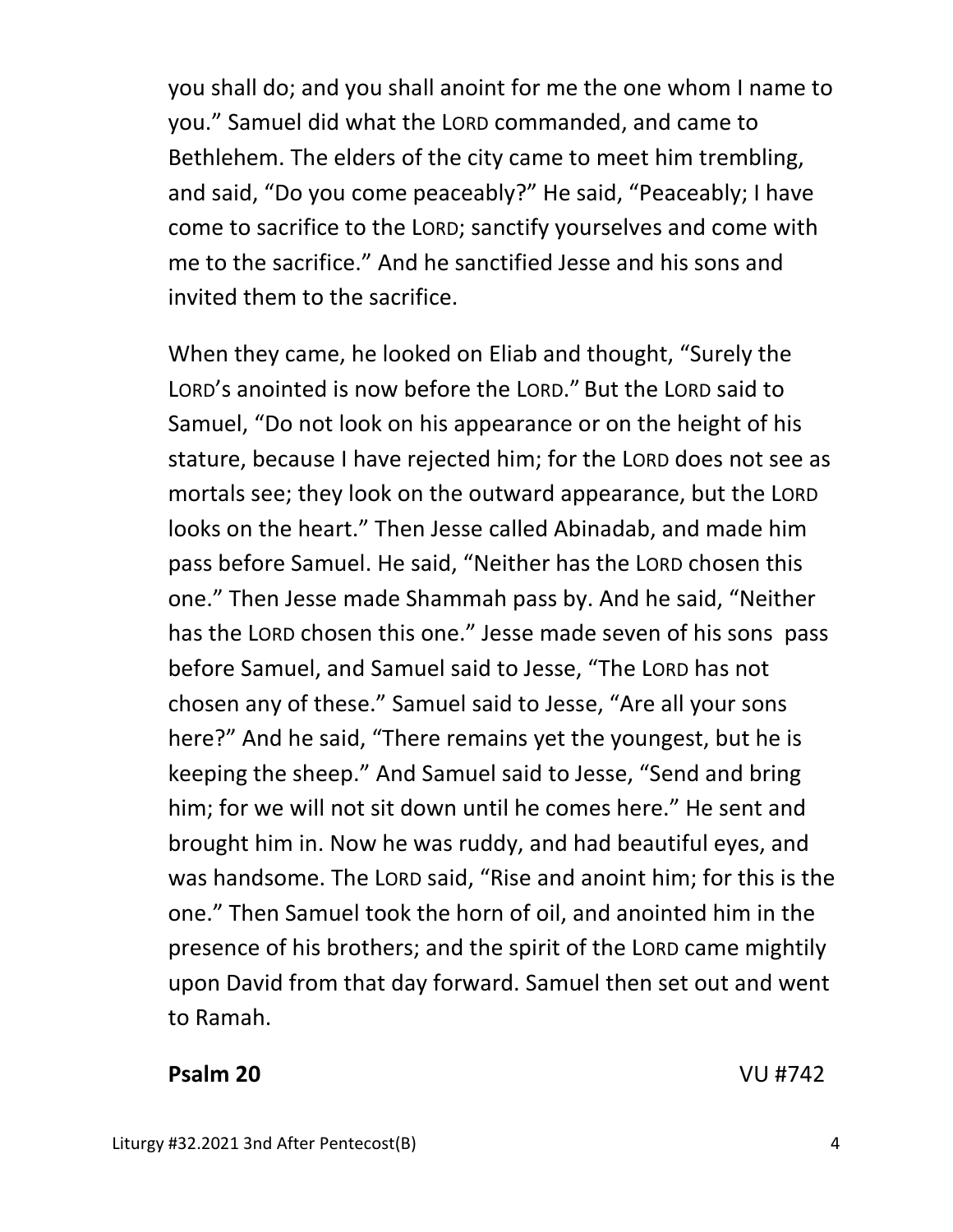### **Mark 4:26-34**

 He also said, "The kingdom of God is as if someone would scatter seed on the ground, and would sleep and rise night and day, and the seed would sprout and grow, he does not know how. The earth produces of itself, first the stalk, then the head, then the full grain in the head. But when the grain is ripe, at once he goes in with his sickle, because the harvest has come."

He also said, "With what can we compare the kingdom of God, or what parable will we use for it? It is like a mustard seed, which, when sown upon the ground, is the smallest of all the seeds on earth; yet when it is sown it grows up and becomes the greatest of all shrubs, and puts forth large branches, so that the birds of the air can make nests in its shade."

With many such parables he spoke the word to them, as they were able to hear it; he did not speak to them except in parables, but he explained everything in private to his disciples.

#### **Anthem**

#### **Sermon**

#### **Reflective Music**

#### **Responding to God's Word**

#### **Offertory Invitation**

The parables of St. Mark remind us that God's kingdom grows from small beginnings with surprising results. So give to God as you are able, and trust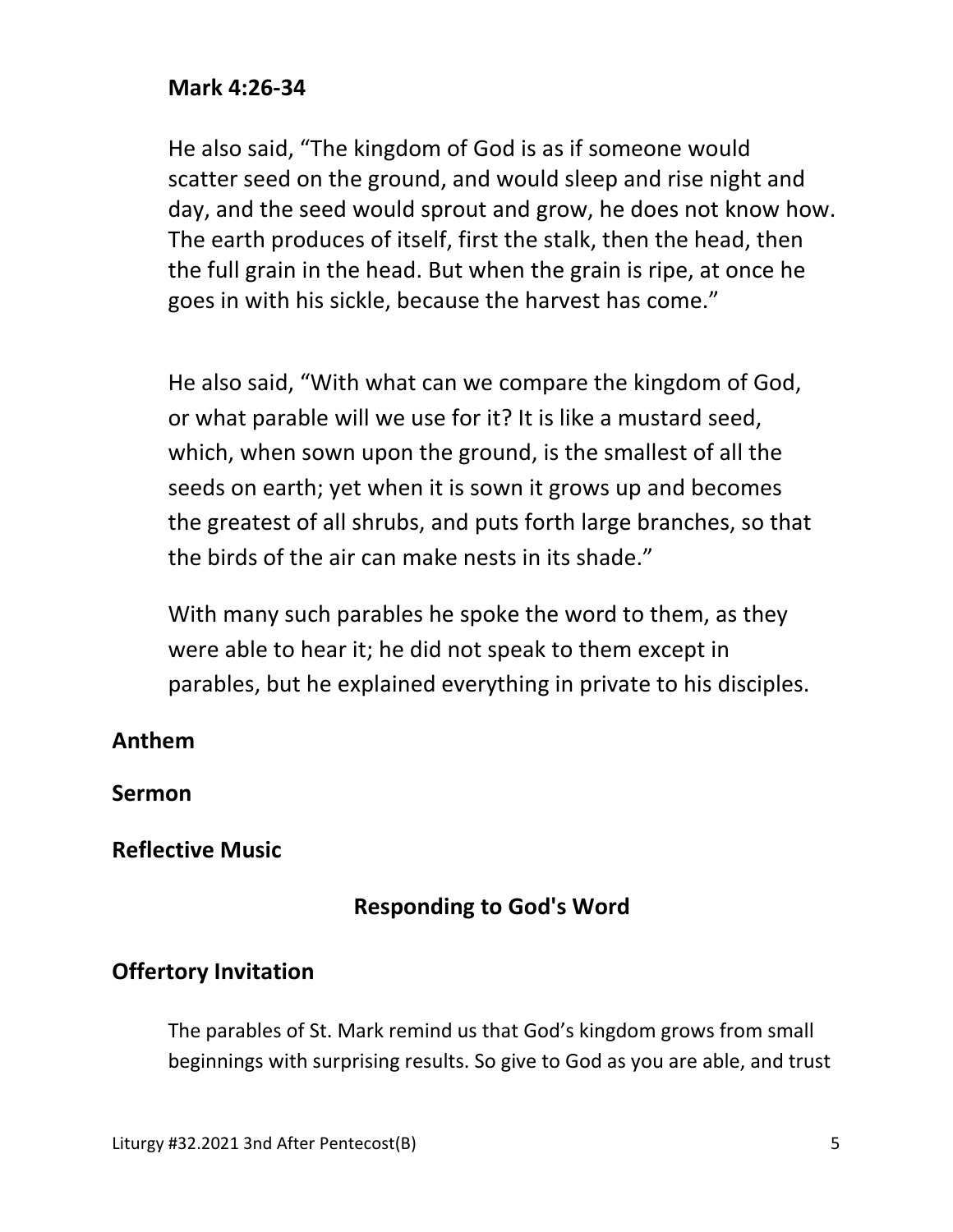that God will honour your generosity for the purposes of God's Spirit at work among us and beyond us.

## **Offertory** "Your Work, O God, Needs Many Hands" VU #537

#### **\*Presentation of Offering**

#### **\*Offertory Prayer**

**God of small seeds and secret growth, we bring our gifts to you, trusting that you will bless them. Use them as seeds of new life in our community and in your world. Grow results we cannot even imagine—within us, among us, because of us, in spite of us and beyond us, for the sake of Christ, our Living Lord. Amen.** 

#### **Prayers of Thanksgiving and Intercession**

Come in your wisdom and plant seeds of your kingdom.  **Watch over tender new life unfolding and bring it to maturity.** 

 Gracious God, you hold all things in your hands. We may plant seeds, but it is your mysterious power that brings forth the plant. We do our small parts, but you bring growth and new life. Thank you for our place in your purposes.

 Come in your wisdom and plant seeds of your kingdom. **Watch over tender new life unfolding and bring it to maturity.** 

 We pray for the troubled places of our world, especially those countries and communities still struggling with COVID-19 and those marked by violence and injustice...

 Come in your wisdom and plant seeds of your kingdom. **Watch over tender new life unfolding and bring it to maturity.**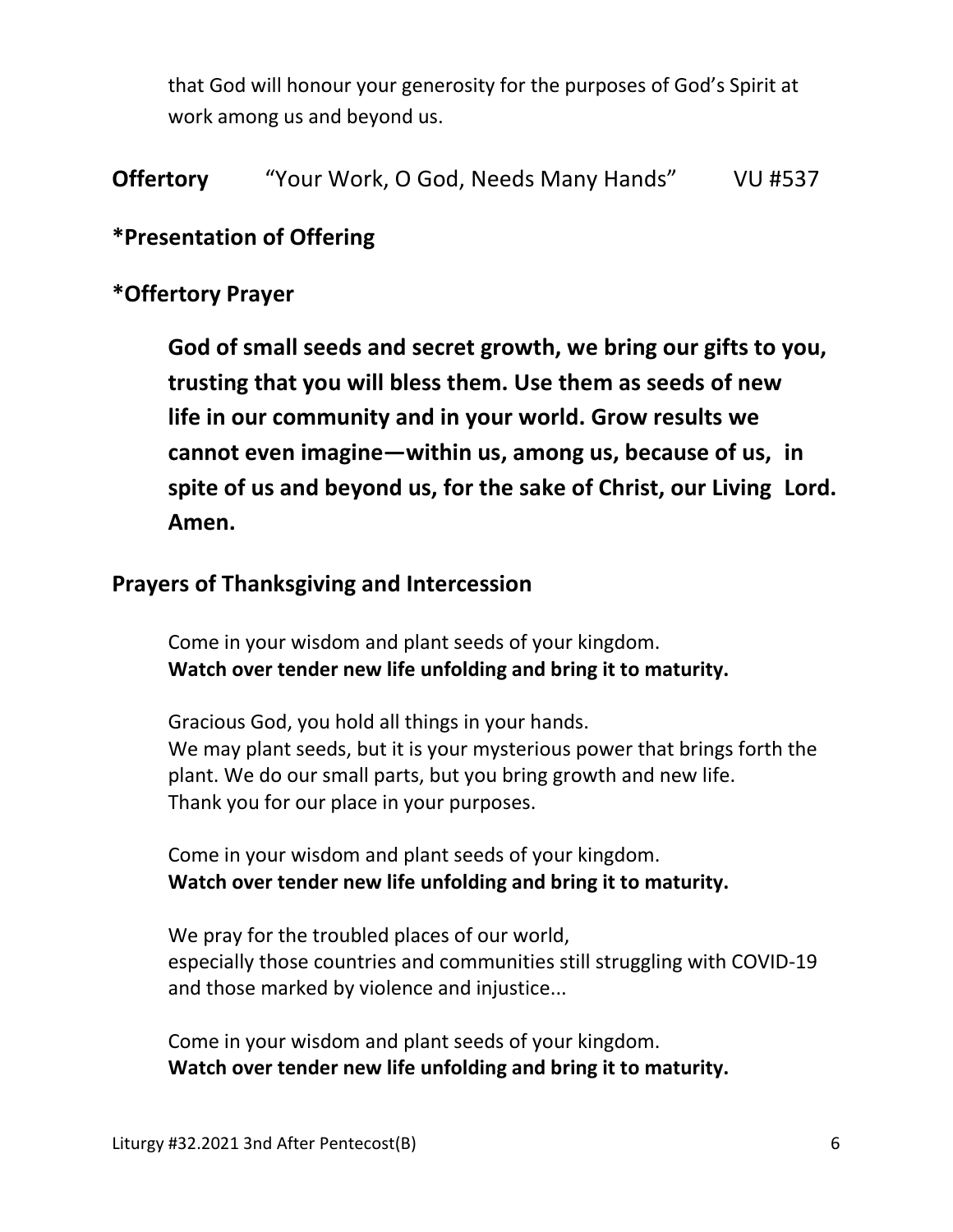We pray for our community and province as we rebuild common life and recover from the pandemic. We pray for those seeking work or rebuilding businesses, for those exhausted by months of service, and those still suffering the effects of COVID-19.

#### Come in your wisdom and plant seeds of your kingdom. **Watch over tender new life unfolding and bring it to maturity.**

We pray for those who feel empty or lonely, who fear the future or mourn the past. We pray for those who suffer pain or grief, and for all whose lives have been on hold during these months of pandemic.

 Come in your wisdom and plant seeds of your kingdom. **Watch over tender new life unfolding and bring it to maturity.** 

 We pray for The United Church of Canada, for its courts, committees, staff and agencies, as they continue the work of the church in many ways. Strengthen our local ministry and mission and help us learn new ways to reach out after the months of distancing and adapting to technological assistance.

 Come in your wisdom and plant seeds of your kingdom. **Watch over tender new life unfolding and bring it to maturity.** 

 Gracious God, you hold all things in your hand, including us. Keep us open to your Spirit's leading. Amen.

| *Hymn<br>"Creator God You Gave us Life" | MV #27 |
|-----------------------------------------|--------|
|-----------------------------------------|--------|

#### **\*Blessing**

 People of God, children of the way, leave here with your insight tuned and aligned with the heart of God and your desire to serve God's